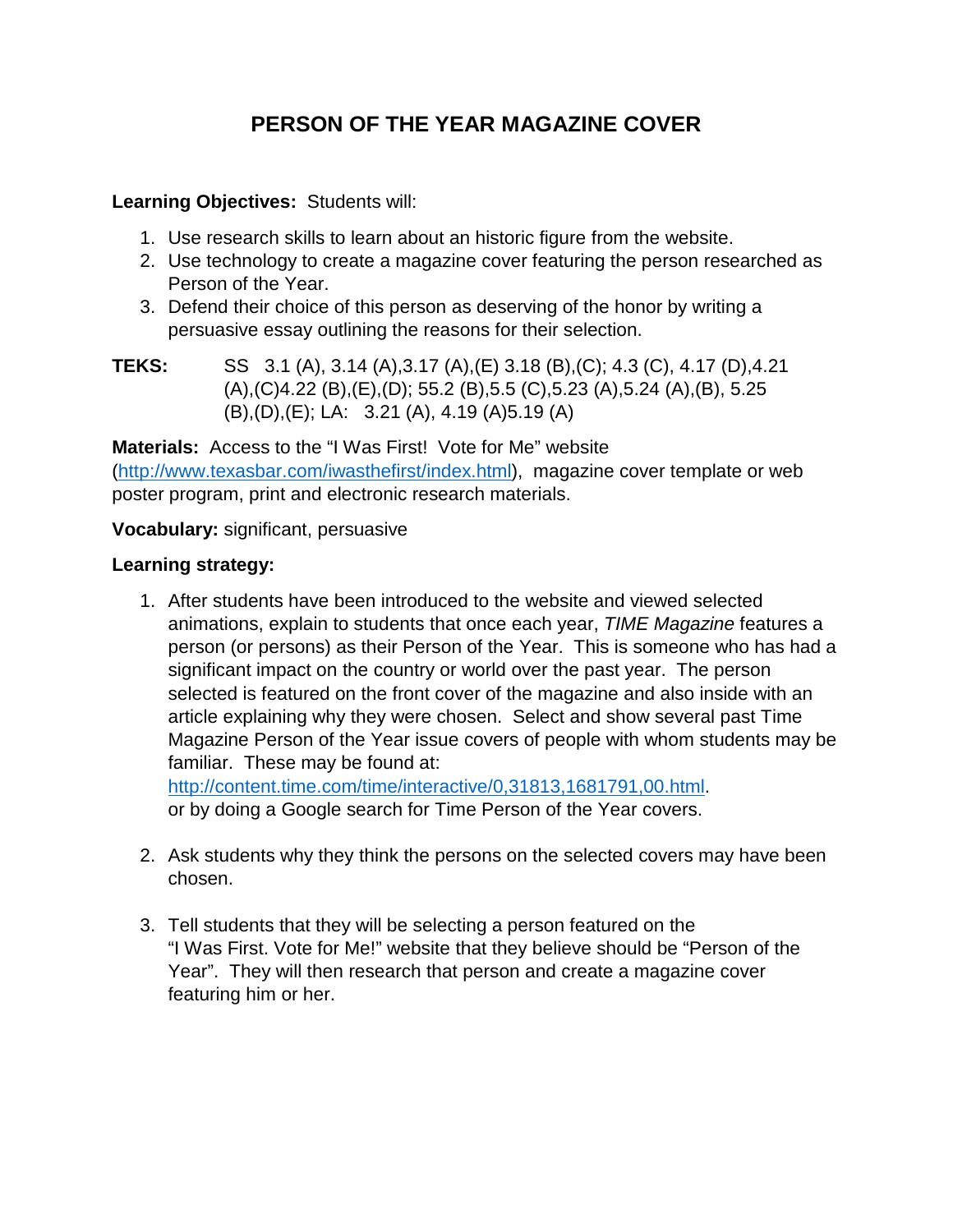- 4. After students have completed their research, they should:
	- create a digital poster or PowerPoint cover (template attached) featuring the person
	- Write a persuasive essay that gives their reasons for choosing this person.
	- **Share their essay and magazine cover with the class.**

G/T extension: After doing in depth research on a person students use a web based program such as Animoto to create a short video of the person's life.